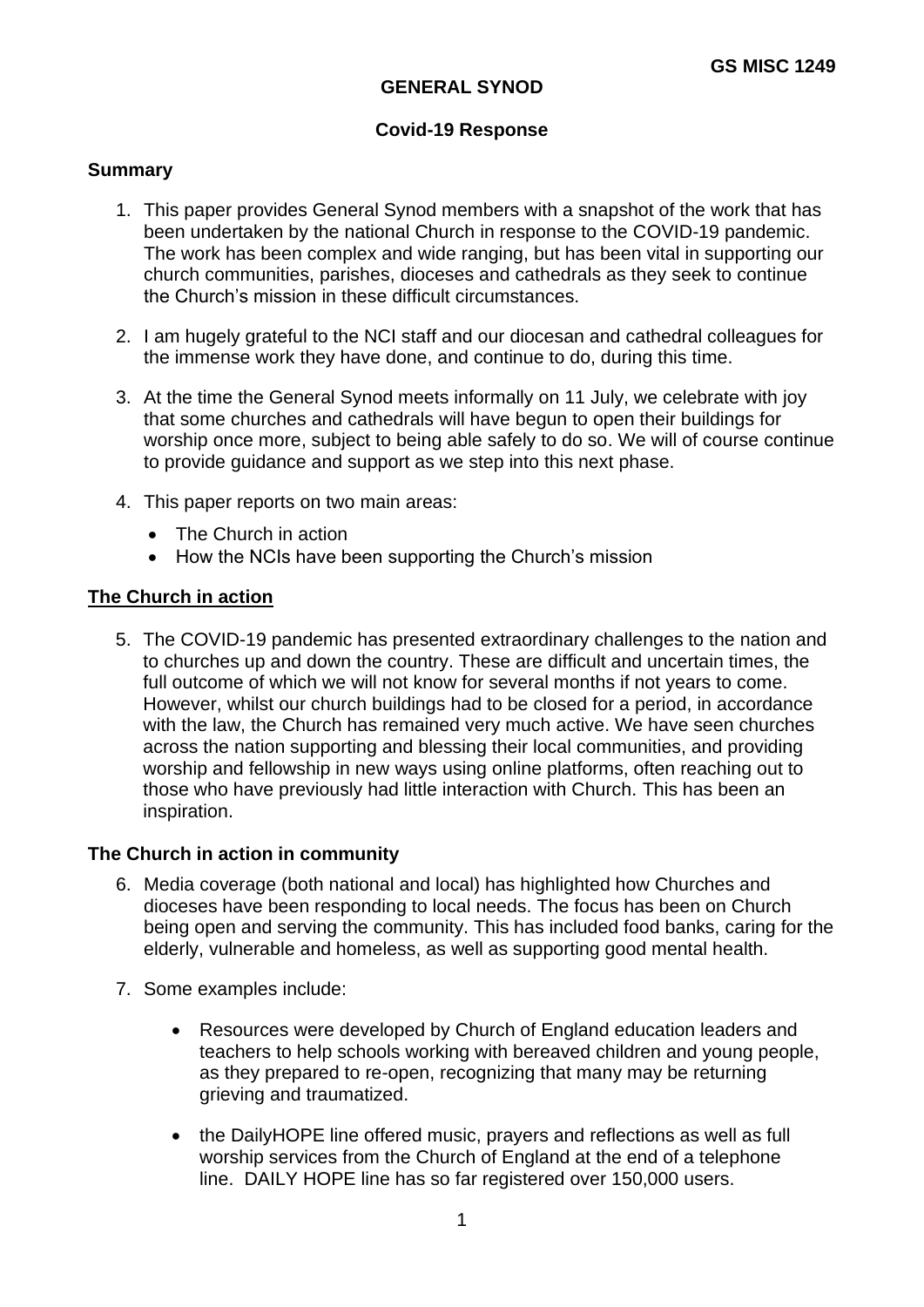- In the diocese of Bath and Wellls, 90 lay and clergy chaplains set up a helpline for anyone anxious, bereaved or facing end-of-life issues.
- A helpline was set up for those who cannot leave home by St Andrews in Shropshire, a local church, that answered over 1000 calls.
- In Newham, East London, Ascension Church is now meeting an eight-fold rise in demand for food parcels in its area during the pandemic, now providing between 8,000 to 9,000 meals per week – and more than 50,000 since lockdown.
- St Michael and all Angels in Bishops Cleeve Gloucestershire invited parishioners to tune into its first online service (amid growing concern about the pandemic) and it has become a regular slot. Now three times as many people tune in - from just over 200 regulars to more than 600 people.
- Cathedrals were illuminated in turquoise during Mental Health Awareness Week to show support for mental wellbeing at a time of anxiety and loneliness for many.
- Diocese of Salisbury has developed local prayer spaces by setting aside outdoor space to visibly encourage those seeking a place to pray.

# **The Church in action online**

- 8. Thousands of churches are regularly streaming services and events online. More than 5,000 local services and events are now listed on AChurchNearYou.com, up by 2,000 from Holy Week and Easter 2020. There will be others taking place that have not yet been listed on the website. Since January 2020 there have been more than 30 million page views on the AChurchNearYou.com website (the overall digital target for 2020-22 page views is 40 million). More than 3,000 lay and ordained leaders have taken part in national training to upskill in live streaming, online giving and using social media effectively. The blogs accompanying the webinars have seen a 545% increase in views.
- 9. The AChurchNearYou.com Resource Hub has been extensively used by over 17,000 lay and ordained editors to access online giving resources such as customisable videos and graphics. In addition, a range of hymns, songs and choral pieces have been made available thanks to a national partnership with St Martin-inthe-Fields and the Royal School of Church Music, in collaboration with the Liturgical Commission of the Archbishops' Council and the NCI Digital Team. In just seven weeks there have been more than 50,000 downloads for churches to use as part of local services and events. Feedback has been overwhelming positively and this music will have been heard hundreds of thousands of times.

## **How the NCIs have been supporting the Church's mission**

#### **Governance**

10.The governance arrangements for the national Church's work on COVID-19 took a little while to become established, as the Church, like all other institutions, adjusted both to the demands of the crisis, and to the need to work remotely. The House of Bishops had a first discussion of the then emerging pandemic on 10 March 2020, in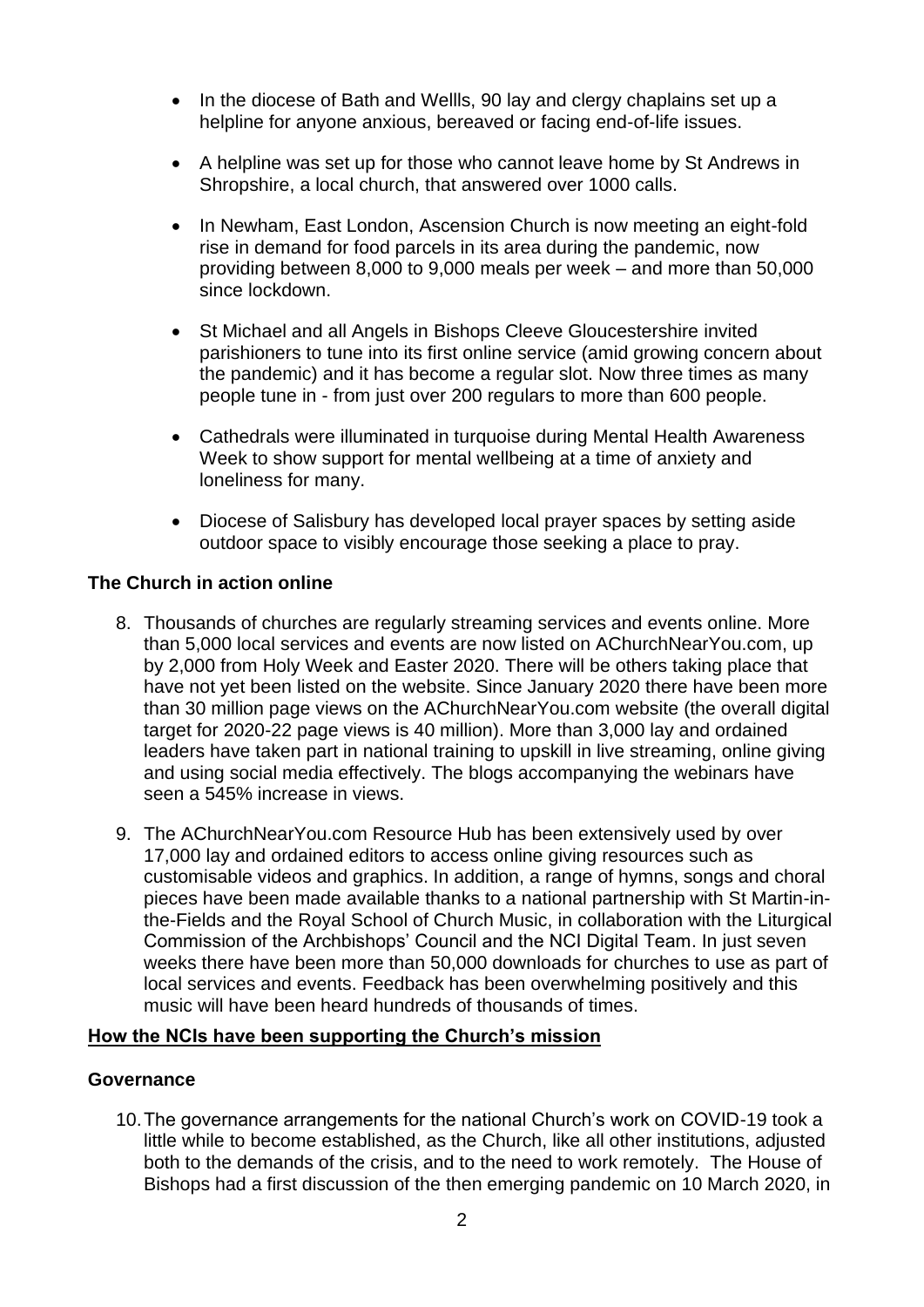the last week before working from home was generally encouraged. At that point, the House was considering issues such as communion in one kind, and hygiene within churches that remained open.

- 11.The NCIs put in place a structure of workstreams relating to the pandemic based around a Gold/Silver/Bronze approach borrowed from Government crisis management. The regular official-level COVID GOLD meetings began on 3 March, with a twice or thrice-weekly rhythm thereafter. Regular meetings of bishops were put in place before the start of the formal lockdown, beginning with meetings of diocesan bishops, and a meeting of the regional convenors of bishops' meetings, during the week of 23 March. During that week, it was recognised that a more formal structure of governance and decision-taking would be necessary during the pandemic, and regular meetings of the House of Bishops were instituted, starting on Friday 3 April. Since then, the House of Bishops has met at least twice a month, and sometimes weekly – whereas normally the House would meet only two or three times a year. From May, the Recovery Group – the group of regional convenors, chaired by the Bishop of London – began to meet to prepare materials on recovery for the House of Bishops and for the wider Church. A Coordinating Group, comprising members of the House of Bishops, the Archbishops' Council and the Church Commissioners' Board, meets to look at financial matters concerning the whole Church, and to coordinate the work of the various "Emerging Church" groups (see GSMisc1250).
- 12.At the beginning of the crisis the Archbishop of Canterbury led daily meetings with his senior leadership team along with myself, Bishop Stephen Cottrell, the Archbishop of York's Chief of Staff, the National Adviser for Medical Ethics and Health and Social Care Policy, and William Nye. These have since continued as twice-weekly meetings and there is a strong link to the NCIs Gold Group via William Nye and others.

## **Principles**

- 13.From the early days of the pandemic, the NCIs have implemented a 'whole Church approach' to guide its work, seeking to work in partnership with dioceses, cathedrals and other key stakeholders across the Church and affiliated organisations. At the same time, we have recognised the diversity of experience within the Church of England and the importance of diocesan, deanery and parish structures, and have sought to reflect this in our response.
- 14.All decisions and advice have been based on Government regulations and guidance interpreted in the light of the best available public health information and with theological reflection. We recognise that, at times, some of the decisions and guidance we issued have caused pain and distress for many in our Church communities, and several have spoken openly about this. The diocesan bishops in late March took the view that it was imperative to support actively the clear and unequivocal government instruction to 'Stay Home, Protect the NHS, Save Lives' enacting our call to love our neighbours. In doing so, they felt it prudent and right, that the Church of England should set an example as 'the Church for England' to advise parishes and clergy to close church buildings for all purposes other than hosting essential community services such as foodbanks. They asked clergy to show solidarity with their parishioners and the wider community and other faith groups by 'staying at home' other than to conduct essential pastoral ministry, thus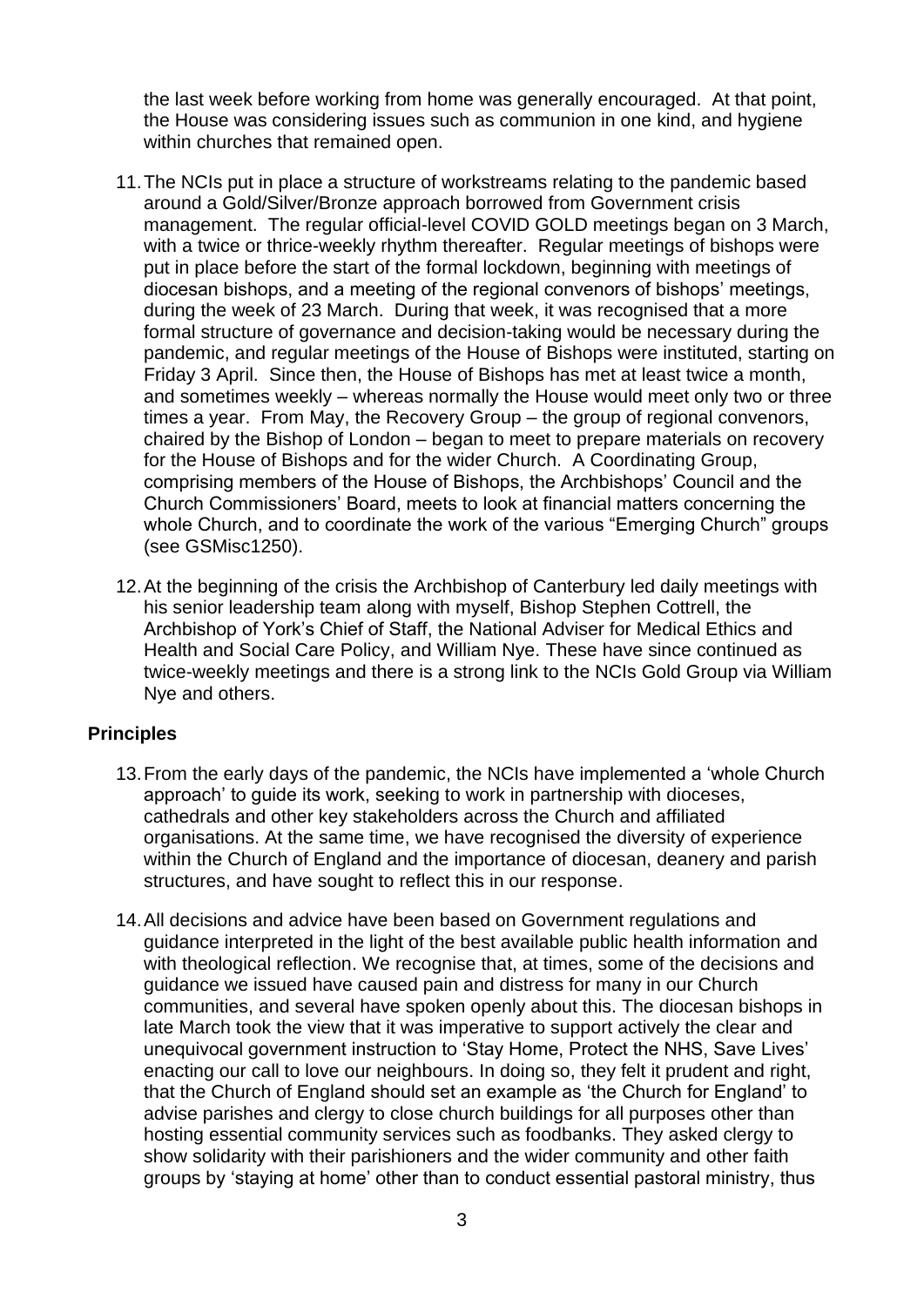refraining from entering church buildings for individual prayer or streaming of services. Similarly, they advised against funerals taking place within church buildings because, at the time, there was a real danger of many parishes being unable to conduct them safely. The primary concern of the bishops and of the NCIs was, and continues to be, to maintain the safety of our clergy, lay members and the wider public whilst providing spiritual support. We have taken great care in listening to expert advice and have worked closely with relevant government departments throughout the first wave of the pandemic as we seek to play a positive role in society's struggle against one of the greatest threats it has faced in living memory.

- 15.The NCIs have sought to address and engage with all aspects of the Church life, and how to further its ministry and mission in these circumstances. This has been achieved through the provision of liturgical, theological, financial, and public health resources, whilst recognising the duty of care we have to our clergy and members and ensuring that support reaches across the whole of society, particularly the most vulnerable.
- 16.This has been an unprecedented time for the Church and society as a whole. The Church has had to make difficult decisions at pace and so has 'learnt by doing', establishing best practice and amending advice as the situation has developed, whilst always guided by the principles outlined above.

## **Public Health Guidance**

- 17.Our public health guidance has been informed by the work of the Revd Dr Brendan McCarthy, National Adviser; Medical Ethics and Health and Social Care Policy, and the Revd Prof Gina Radford, former Deputy Chief Medical Officer and now a priest in Devon. They have collaborated from the beginning of the pandemic in tracing its development, interpreting scientific and medical research on SARS-CoV-2 and the associated illness, COVID-19, and applying government guidance to Church of England contexts.
- 18.Throughout, they have been in constant communication with contacts in government departments, with Public Health England, the NHS, and various other charities and medical bodies. The guidance they have provided to the NCIs and to the House of Bishops has been based on these contacts and on collaboration with other experts both within the Church of England and beyond.
- 19.All guidance that has been issued from the NCIs has been done in collaboration with them. This includes extensive work addressing the recommendations surrounding closing church buildings and other aspects of 'lockdown', developing guidance for the staged re-opening of church buildings and the phased reintroduction of other activities, detailed guidance regarding funerals, community and social action, and guidance for the many forms of chaplaincy including the new Nightingale Hospitals and temporary morgues.
- 20.They have been an integral part of the team supporting me in my role of leading the Recovery Group of the House of Bishops, providing the group with up to date information, analysis and advice.
- 21.As the first wave of the pandemic in the UK grows to a close, attention is now turning to reviewing lessons to be learned from the past few months, to keeping abreast of new research and to looking at emerging challenges such as medium to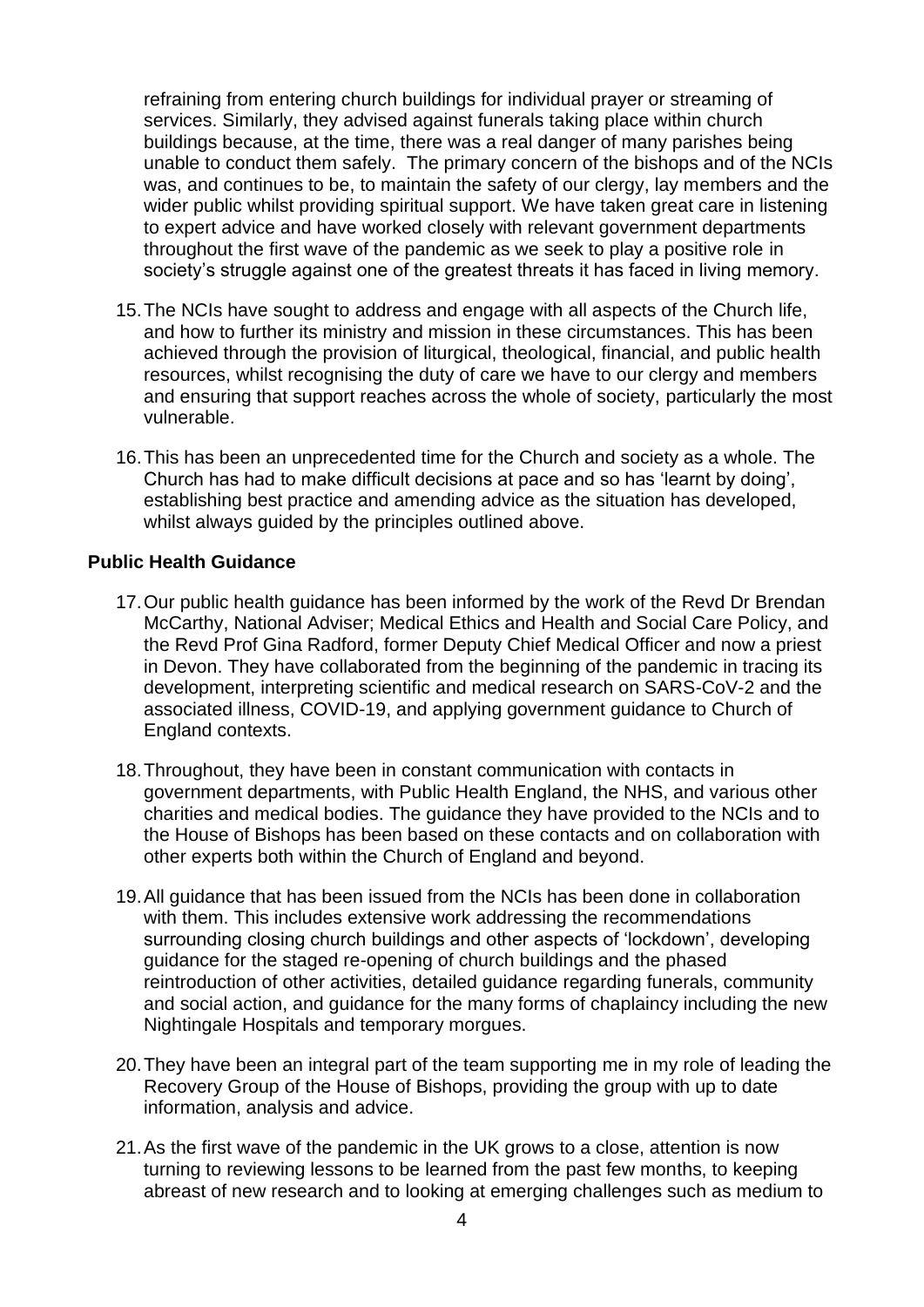long-term mental health and wellbeing issues among chaplains, clergy, parishioners and members of the wider community.

### **Communications and Resources**

- 22.The Communications strategy of the NCIs has been focused on three areas: *Inform, Console and Encourage*. This continues to form the focus of all output during the COVID pandemic.
- 23.There has been extensive communication keeping our internal stakeholder audience informed including a weekly COVID-19 webinar (for diocesan and cathedral communicators) supplemented with detailed guidance via on/offline notes and a WhatsApp COVID group. In addition, the department has worked on proactive and reactive media messaging for both global, national and local publications.
- 24.Prayers specifically for the Coronavirus situation have been widely used and shared and a booklet from Church House Publishing was distributed free to Church Times subscribers at Easter, since when over 25,000 copies have been ordered to help parishes reach those unable to access digital services and content. These coronavirus liturgy and prayer resources have also been viewed online almost 222,000 times.
- 25.Audio of Prayer During the Day and Night Prayer provided by Church House Publishing has been very well received, with more than 85,000 listens, and all of this content has fed the Daily Hope line, launched by Lambeth Palace. Since this new free telephone service went live it has been widely publicised, reported in the media and its stories of positive impact shared. It has surpassed 150,000 calls and 1.7 million minutes. The Daily Hope line uses both weekly service audio content and Prayer During the Day and Night Prayer.
- 26.The national online weekly services have been very well received by both regular churchgoers and those exploring faith. Lay and ordained figures from across the traditions, as well as prominent figures such as the Archbishop of Canterbury, HRH The Duke of Cambridge and Pope Francis, have contributed to services, all conveying the Christian message of hope, at a time of national crisis. Over the last three months there have been 5.2 million views in total, with up to one in five people watching coming from among those who report normally going to church monthly or less, and an encouraging number of under 34s engaging regularly.
- 27.Church House Publishing and the Digital Team have created a number of resources in recent months: completing #LiveLent and repurposing #EasterPilgrim from 2019, which was written by the Bishop of Oxford. This content has been seen millions of times. The department supported Thy Kingdom Come (TKC) and content was seen 2.1m times on social media, 40% more people used CHP's apps for prayer and worship during this lockdown TKC compared to TKC 2019 and TKC for Daily Prayer booklet was CHP's top-selling title in May. During Mental Health Awareness Week the Church shared resources developed by Rev Prof Chris Cook. The content was seen 2 million times and the BBC used the same reflections as part of Daily Service.
- 28.There will be continued work across the department in the months ahead, collaborating closely with diocesan colleagues and others, on plans for key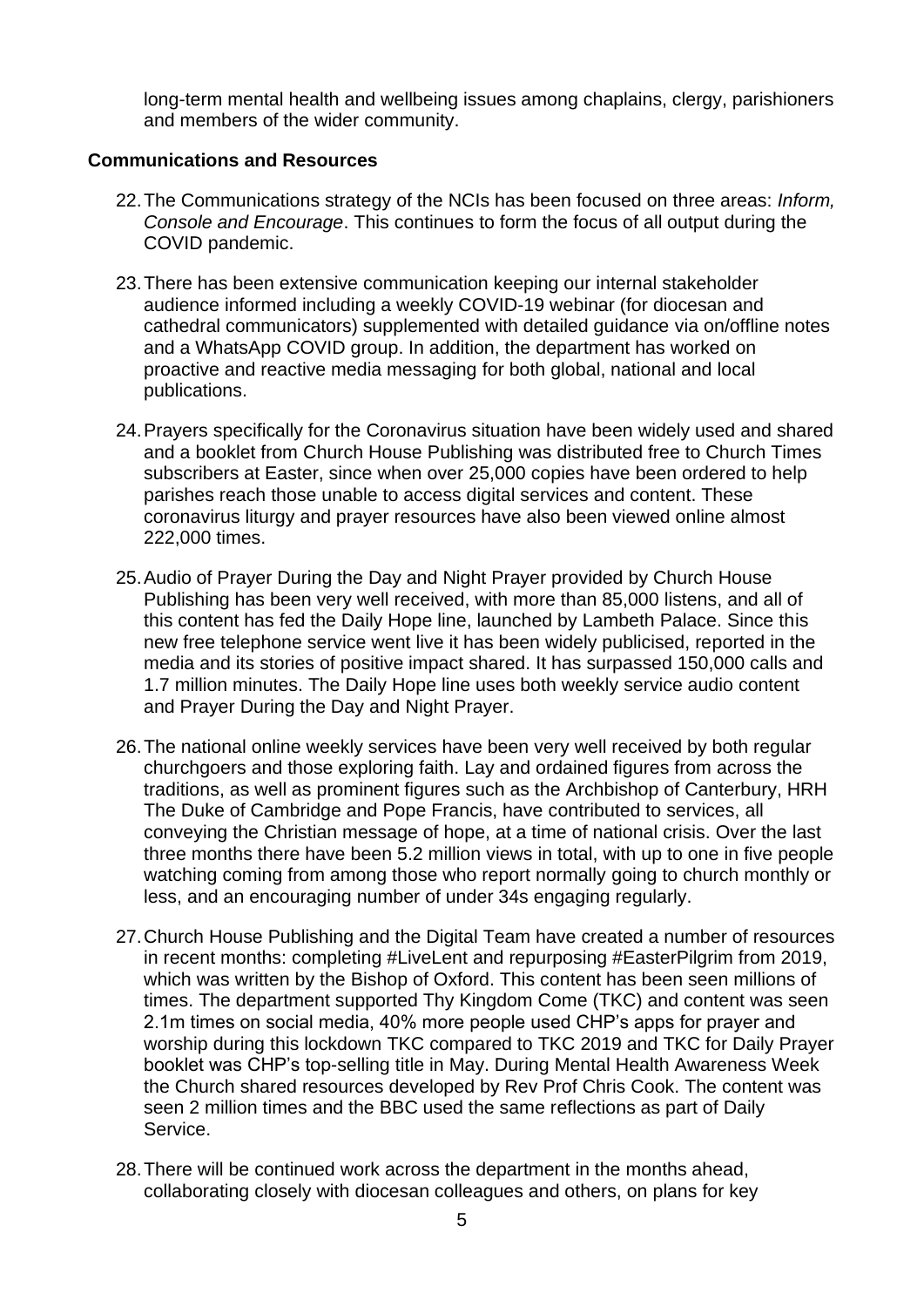moments such as All Saints and All Souls, Remembrance, Advent and Christmas and Lent 2021.

# **Recovery Group (part of the 'Emerging Church of England' work)**

- 29.I chair the Recovery Group and it is composed of the eight Convenors of the Regional Groups of Bishops. In addition, it is supported by Bishop James Newcome, Very Revd David Hoyle (representing cathedrals), and a number of NCIs' staff from various teams.
- 30.Its aim is to look at options to help the Church of England, especially dioceses and cathedrals, as this crisis unwinds. In particular to consider and present to the Archbishops and Bishops and appropriate bodies how we might 'unlock' our organisation in response to the restrictions across the country being lifted and what steps we might want to take not just to go back as it were to 'normal' but to learn lessons from the crisis and all that has happened.
- 31.The Recovery Group's workstreams are:
	- **Responding to Government advice on church buildings and services** providing and updating guidance for churches based on the latest information.
	- **Building up our worshipping communities** supporting churches in reaching out to existing and new worshippers through digital means and as we open the doors of our buildings for individual prayer and public worship.
	- **The wellbeing of church and communities** support for those in ministry as we go through lockdown and the communities they serve.
	- **Re-imagining the Common Good** focusing on the Church of England's response to social need including issues such as food poverty, housing insecurity, financial shock and domestic abuse.
	- **Marking our communities** liturgical resources to support national and local services and memorials.
	- **Liturgical resources to support the recovery process** liturgical resources to support a return to public worship including areas such as Holy Communion and Ordinations.
	- **Supporting health and social care – support locally and nationally for work with groups such** as hospital chaplains and more broadly with those working in health and social care.
- 32.The output from the Recovery Group is informed by Government guidance and works with the Government in several ways to support the development of that guidance. The Group also is in close collaboration with other bodies of the NCIs, notably the Liturgical Commission and the Faith and Order Commission.
- 33.The group has input into the government taskforce on places of worship organised by the Ministry for Housing, Communities and Local Government (MHCLG). Both Brendan McCarthy and I sit on this taskforce. We also have input into the regular meetings organised by the Department of Digital, Culture, Media and Sport (DCMS) focussing on the opening of heritage buildings through Becky Clark as Director of Cathedrals and Church Buildings. Gina Radford and Brendan McCarthy also communicate regularly with Public Health England (PHE). We have also spoken through Malcolm Brown, Director of Mission and Public Affairs, to the Ministry of Justice on questions relating to allowing marriages again in churches.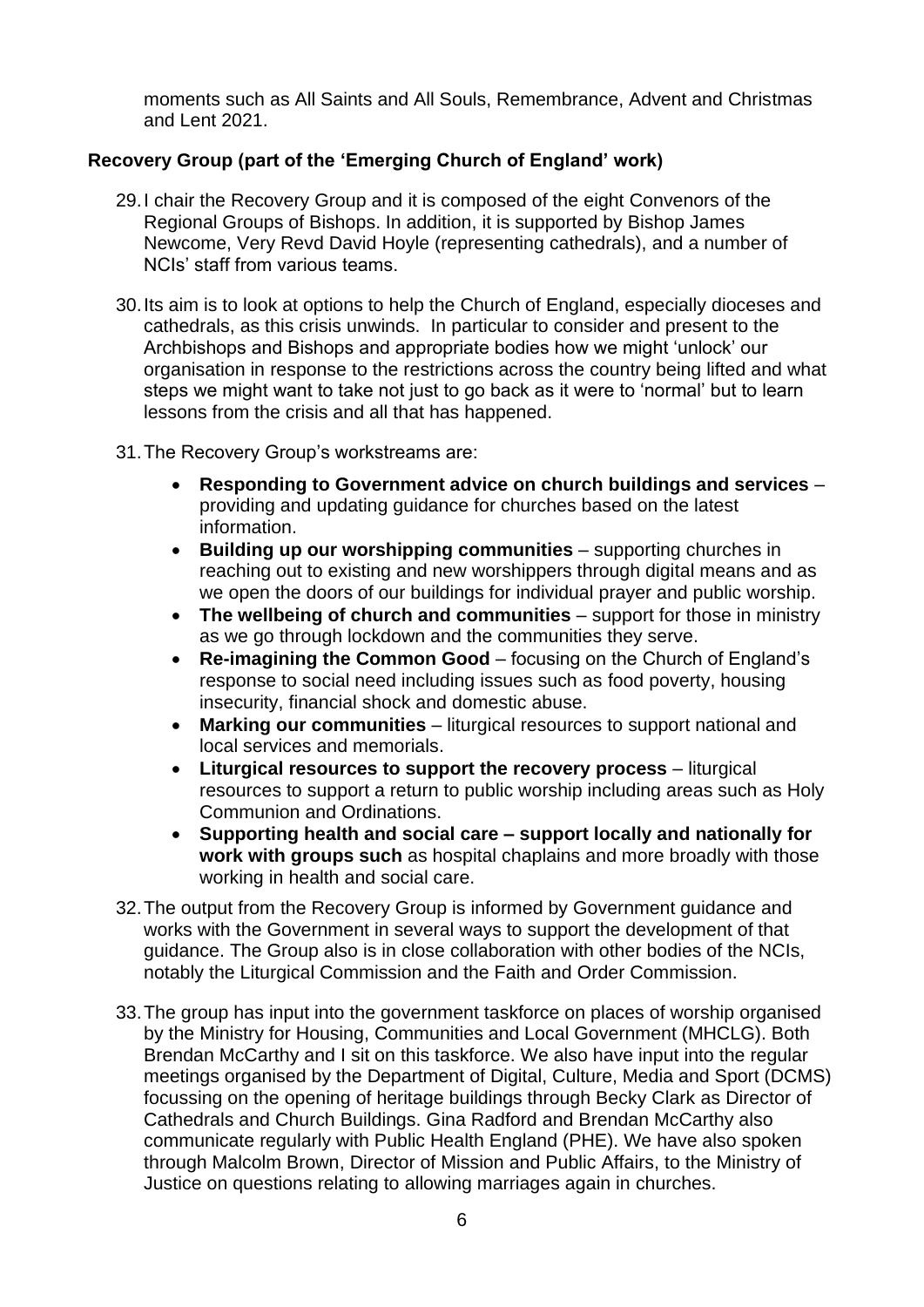- 34.We cannot control Government guidance and the timing of particular permissions being made, but the intention of the group is to inform Government about what the lifting of restrictions will look like for churches and cathedrals, highlight areas of concern, and clarify where there is confusion between legislation and guidance, as well as between differing guidance from different departments referring to places of worship. We have also sought to encourage the government to ease restrictions in a safe and timely way.
- 35.It is clearly important that the church thinks theologically about the situation we are facing and about how we should respond. Theological questions have been especially apparent with regard to liturgy and worship under the restrictions, including the celebration of Holy Communion. The Recovery Group encouraged the Faith and Order Commission to work with the Liturgical Commission to consider these matters, and they have jointly produced 'Some Guidance on the Celebration of Holy Communion' to assist churches in this area.

### *Other key workstreams to support the National Church Response:*

### **Prayer & Worship Resources**

- 36.In addition to producing prayer and worship resources that are available for all in print and online, we have produced resources specifically for church leaders. We have published detailed guidance (in collaboration with the Faith and Order Commission) for the celebration of Holy Communion (including via live-stream) and for 2020 ordinations, as well as for the practice of Spiritual Communion and the celebration of Holy Week and Easter.
- 37.Three packs of resources were commissioned by the Recovery Group, in readiness for the resumption of public worship: 'Re-entering Church Buildings'; 'Lament, Thanksgiving, and Restoration'; and 'Remembering and Memorials' (in collaboration with the Life Events team, and including material which will help communities to commemorate those who have died during the outbreak). There will also be new liturgical resources for the anniversary of the NHS on 5 July.
- 38.The Liturgical Commission and their staff continue to contribute to the practical guidance on the conduct of services before lockdown and for the future, and has developed forms of service and practical advice for funerals and committals during the outbreak.

## **The Wellbeing of Church and Communities**

- 39.Early on, pressures on mental health and wellbeing were identified as a key area of concern with the onset of lockdown. Within the Church, a working group to discuss mental health needs and possible interventions in the short and medium terms was convened by the Bishop of Carlisle.
- 40.There have been concerns surrounding the wellbeing of clergy and lay ministers during this difficult time. Two surveys were commissioned and carried out amongst Archdeacons and Diocesan Secretaries, looking into clergy morale and wellbeing and seeking to identify their concerns. The survey highlighted that the main concerns raised included those surrounding mental health and isolation, particularly for those clergy who live alone, and diocesan and parish finances. However, the survey also highlighted the positive impact of technology in helping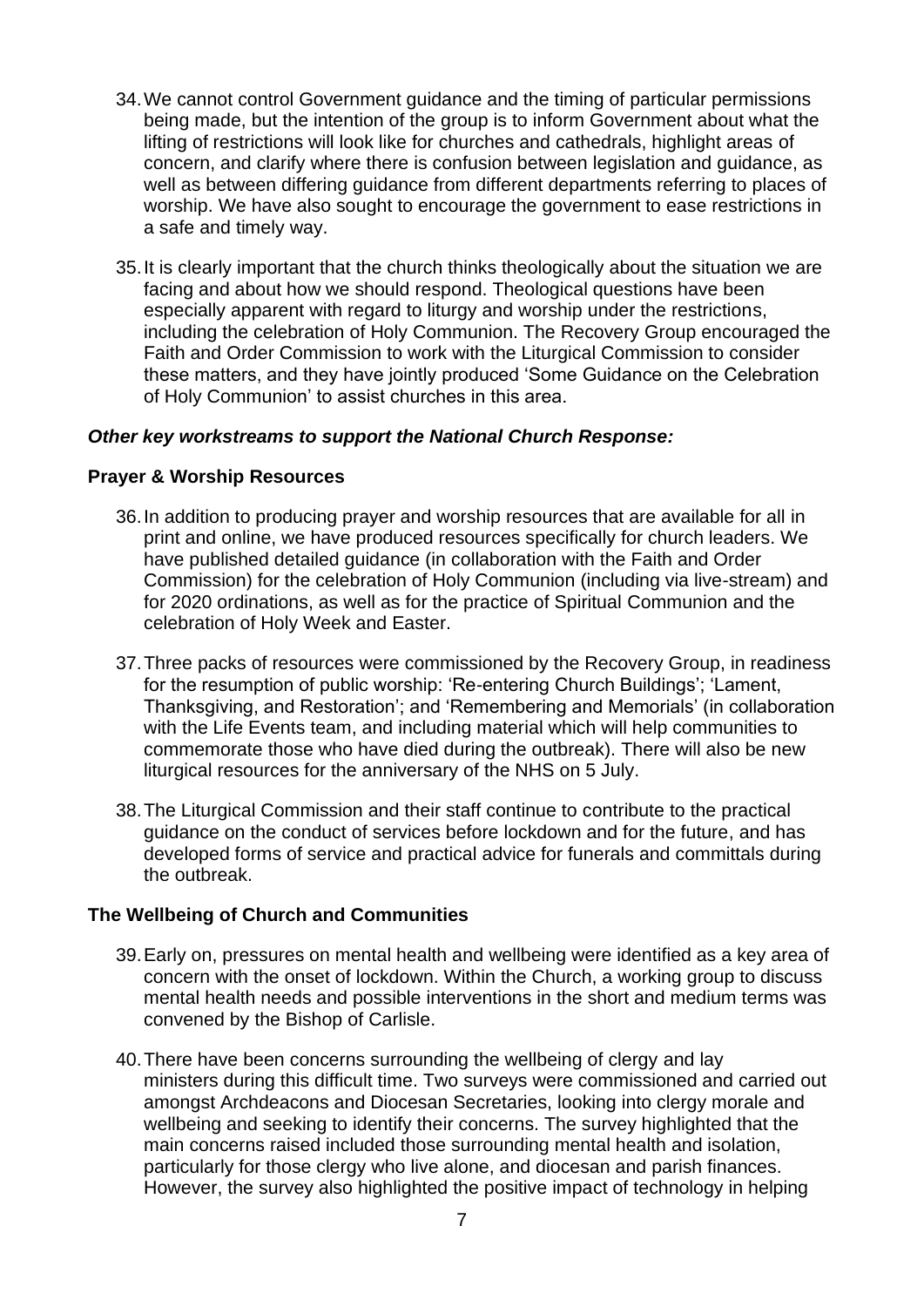clergy to stay in touch with their church communities and beyond. Moreover, contact and support from senior clergy and diocesan officers was highlighted as particularly appreciated and helpful for an overwhelming majority of clergy.

41.The Church of England's digital platforms have proved invaluable for sharing mental health and wellbeing resources for clergy and laity alike. These have been produced in collaboration with the working group by Gina Radford, Brendan McCarthy and the Revd Prof Chris Cook. Resources include 13 daily reflections on mental health, tips for dealing with isolation and loneliness, and support for UK Minority Ethnic mental health. The Sunday Service broadcast during mental health week was led by Gina Radford and included a message from HRH the Duke of Cambridge.

#### *Life Events: Weddings, funerals and bereavement support:*

- 42.Over 80,000 free printed resources plus downloads have been sent out enabling churches to contact anxious couples and families regarding postponed weddings and christenings and to support those who have had restricted funerals. This has included producing resources to help those unable to attend funerals and raising awareness of digital options such as *light-a-candle* online.
- 43.The Life Events department has hosted five webinars related to funerals and bereavement which have been attended by over 2,000 colleagues. The team has also increased the frequency of *'churchsupporthub news'*, an e-newsletter with updates and practical help to 8,000 subscribers.
- 44.Regular updates for the public have been made on www.yourchurchwedding.org and a social media video on bereavement support was specially produced to help churches offer support.
- 45.We are continuing to work with partners to engage with bereavement support and remembrance services at both individual and community level, utilising the ecumenical platform [www.lossandhope.org](http://www.lossandhope.org/) to encourage parishes to seek training on bereavement support. We are also working with dioceses to address the issues that have emerged around declining funeral ministry, identifying systemic and practical responses that will be needed.

#### **Social outreach and government policy engagement**

- 46.A Bronze group of those with regular working links to government has been meeting weekly to discuss our handling of relationships and asks, and to share insight into the developing political situation. This work feeds into the NCIs Gold Group via several NCI staff. The work of this group has shown the strong working relationships we now have with ministers and officials in No.10, Cabinet Office, DfE, MHCLG and DCMS in particular, and internally across NCI Teams.
- 47.Archbishop Justin has written letters to and had Zoom meetings with Cabinet ministers and the Leader of the Opposition. This has enabled us to pass on concerns and quietly to lobby government on a range of key issues, and also offer pastoral support to individuals facing enormous pressure whilst carrying huge responsibility.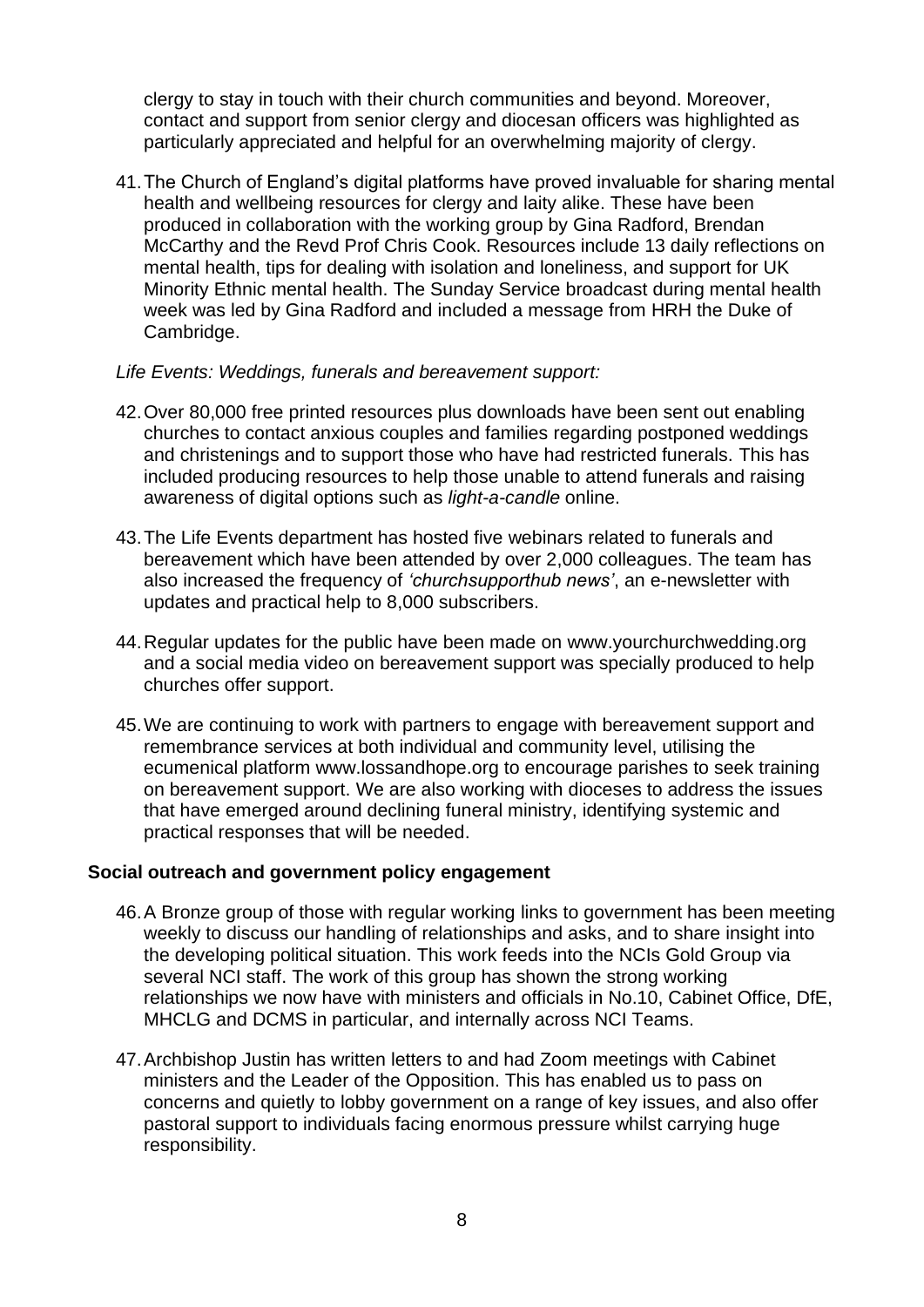- 48.Attention has also been paid to how we can best reimagine and shape our society which has been deeply affected by the health crisis and will continue to be impacted by the associated financial crisis. It seems likely that there will not be a binary "before" and "after" COVID-19 timeline, but rather a period of time where we have to learn how to live with the virus. This may require subsequent regional and perhaps even more localised lockdowns, and will continue to have a disproportionate impact on those in high-risk groups most vulnerable to the virus (including but not limited to, the elderly, those living with pre-existing health conditions, those living in poverty and members of UK Minority Ethnic communities). Lambeth Palace's Public Affairs team has identified a number of areas of key concern for the coming year, including;
	- 1. Economic justice using our networks and platform to do what we can to ensure that the impacts of this crisis are not disproportionately felt by poorest;
	- 2. Acknowledging the disproportionate impact on UK minority ethnic groups and supporting calls for action to be taken in response to this;
	- 3. Understanding the disproportionate impact on care homes and what this tells us about how our society values the elderly and people living with disabilities;
	- 4. Responding to threats to social cohesion emerging as a result of this crisis engaging with diverse groups and leaders to do what we can to combat risk of harmful, divisive narratives developing (for example reports suggest that there may have been a rise in racist abuse of people of Asian heritage since March);
	- 5. Climate change this remains the biggest existential threat we face and we need to ensure that the economic rebuilding from this crisis is environmentally friendly.
- 49.There has also been a focus on ensuring that the impacts of COVID-19 on the wider Anglican Communion are properly recognised and sufficient support is offered. We have been supporting the UN Secretary General's call for a global ceasefire in response to the virus, and Government has been lobbied about its response to the threat of famine.
- 50.The disproportionate impact of COVID-19 on UK Minority Ethnic Groups, and the Black Lives Matter protests which have emerged in response to the killing of George Floyd, have shone a light on the issues of racial inequality and racism both in this country and internationally. The Archbishop of Canterbury has commissioned a task force to address these issues. As part of this wider work, and in the shorter term to address the impacts felt amidst the COVID-19 crisis, we have taken a number of steps to improve our understanding – including hosting a roundtable with UK Minority Ethnic community leaders, to hear from them about their communities' experiences during the crisis, and running a race education session with Lambeth Palace's senior leadership team.

# **Supporting Health and Social Care**

51.Across all NHS Trusts, healthcare chaplaincy teams have risen to the challenges of Covid-19 with dedicated ministry to patients, families and especially staff. An initiative between the local Trust and the Diocese of St Albans used local clergy as the primary contact to put bereaved families in touch with appropriate support,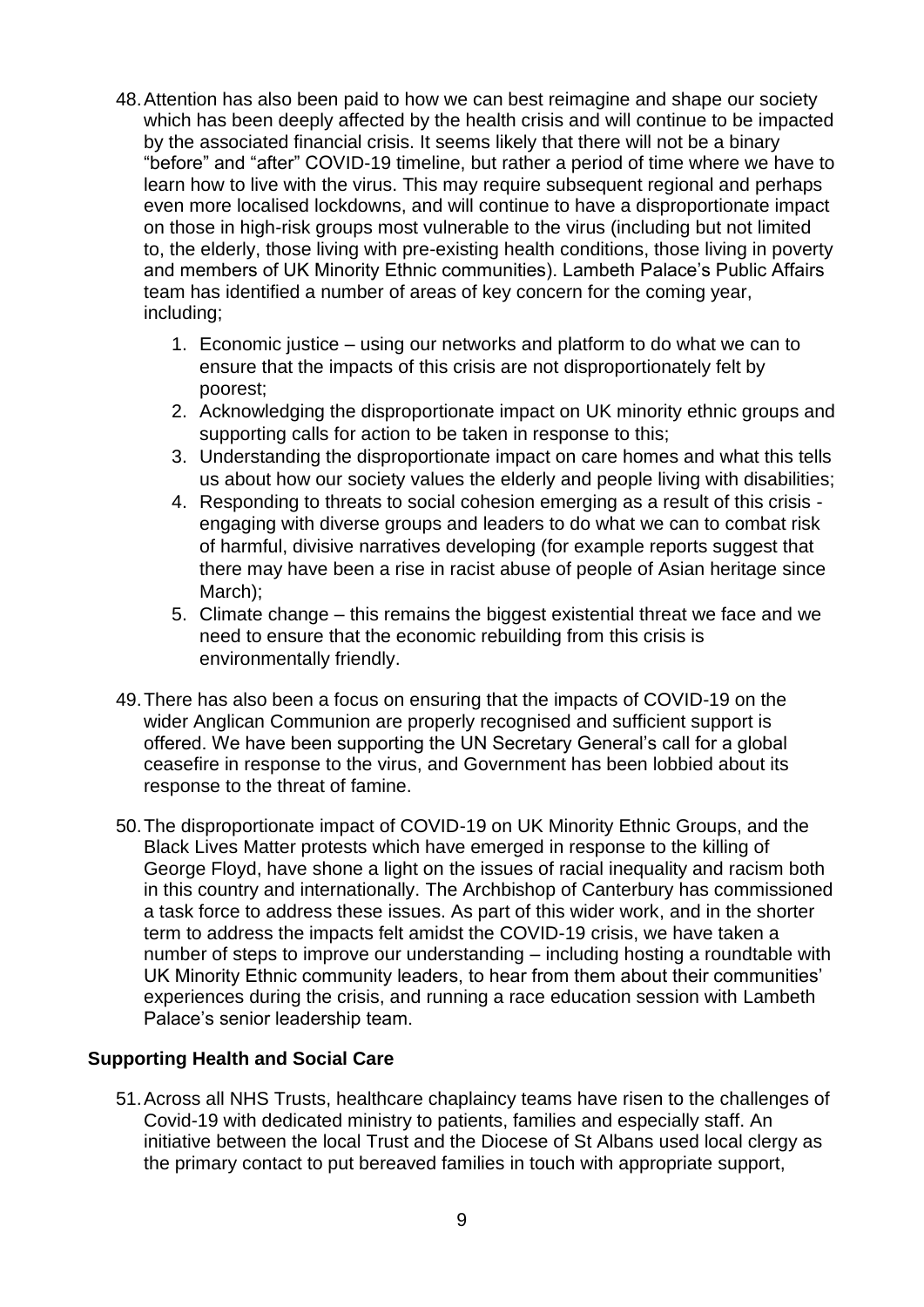embracing all religious traditions and those of none. This model was shared with all dioceses.

- 52.We have offered advice and guidance on chaplaincy provision at Nightingale Hospitals and have worked with the Diocese of London to share the experience of redeploying chaplains from other sectors to emergency morgues. There has also been increased contact between chaplains and their dioceses which has been particularly appreciated by many chaplains.
- 53.At the request of a group of healthcare chaplains who expressed concern about the implications of "rationing" care, staff provided a theological reflection on "impossible choices", which was shared widely among chaplains.
- 54.We are collaborating with the chaplaincy team at Great Ormond Street to run a webinar on the role of faith and non-faith provisions in the crisis, at which I will be a principal speaker. The Archbishop of Canterbury has also attended a webinar hosted by a major care home provider in order to gain insight into the emerging challenges in this sector.

## **Education**

55.*Growing Faith* is part of the Church of England's 'Renewal and Reform' programme of work and promotes a partnership between the three communities of church, school and household to enable the discovery, exploration and growth for all in those communities. This has moved forward rapidly under the new banner of 'Faith at Home'. This was catalysed by a strategic relationship with the Oak National Academy, which was launched on 20 April by the Secretary of State, with the first Assembly being led by the Archbishop of Canterbury. The Oak has already been accessed by over 2 million users over 12 million times. The Church of England has become the delivery partner for the Oak for weekly collective worship, producing two ten minute films for Primary and Secondary audiences, co-released through Oak and the Church of England's new Faith at Home webpages: <https://www.churchofengland.org/faith-action/faith-home> .This is underpinned by the synchronous production of two further 'Faith at Home' series for Church Leaders, and Parents/Families, which are also being filmed and published weekly, providing resources for dioceses to use effectively at local level.

56.'Faith at Home' is made up of the following linked components:

- **Weekly 'Faith at Home' episodes.** To date the video resources have been viewed over 880,000 times.
- **Written resources for schools published each week on the themes of the week** – drawn from a national team of writers from our Secondary and Primary networks.
- **Wide range of partner organisations** supporting 'Faith at Home', including alignment of their resources with the themes, provision of video content, exemplar materials.
- **Peer Support Networks in 2 strands**: one for Chaplains (run in partnership with the Centre for Chaplaincy in Education) and the other for clergy/school leaders with 17 Dioceses already committed to running these for the Summer Term and beyond
- **Key guidance resources and documentation.** The first focused on support for 'Grief, Bereavement and Loss' through the Never the Same resource for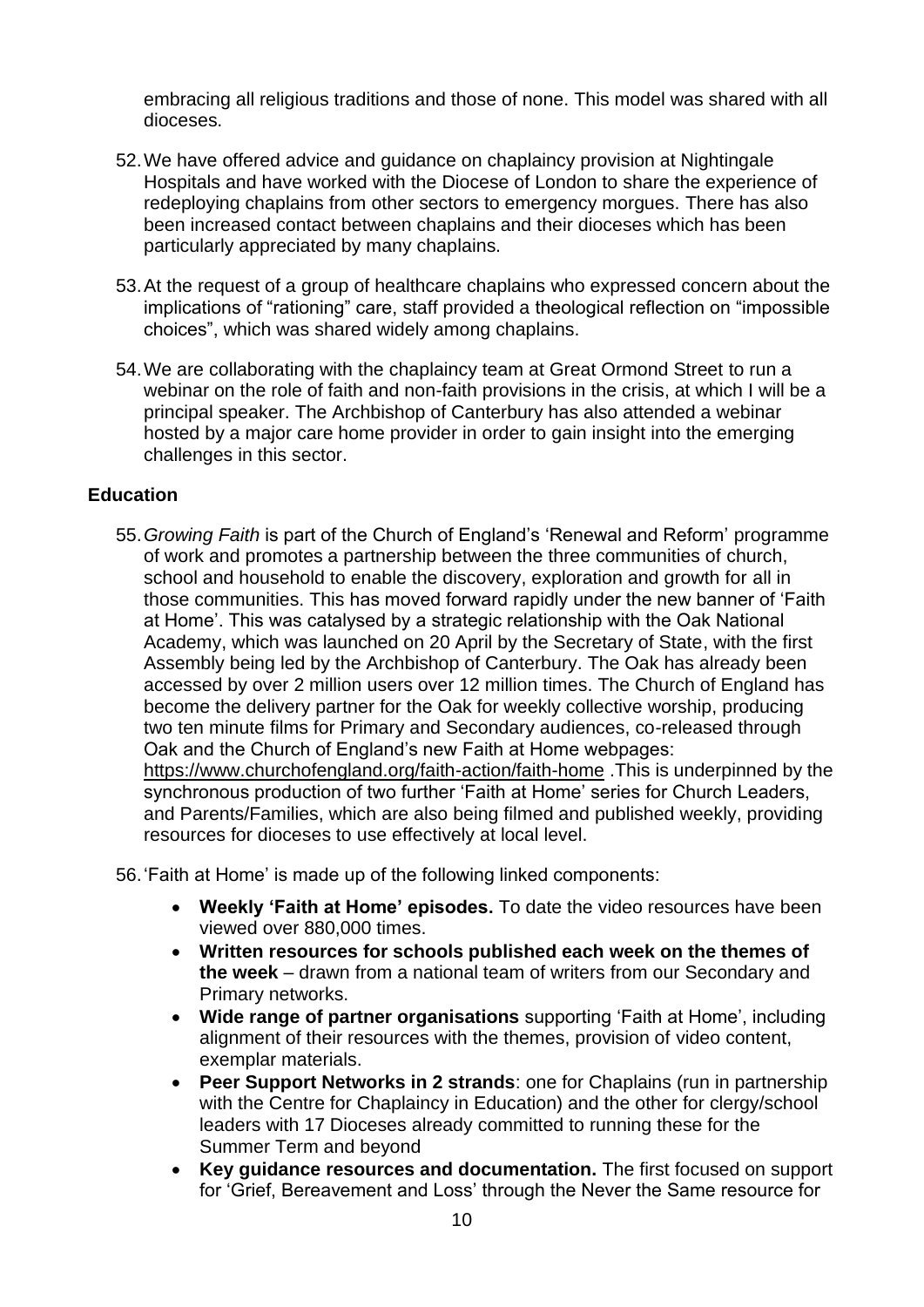school leaders, and equivalent resources for church leaders and parents. Further publications are planned on Positive Mental Health and Wellbeing.

57.The Education Office and diocesan education teams are working in partnership with government and local authorities to support schools and enable their wider opening. Balancing the risks to children and young people from the virus itself (which are very low) with the significant health, wellbeing and educational risks for children not being in school is important, particularly for vulnerable children and for those from disadvantaged families who have been unable to access online learning effectively and are likely to be falling behind in their education.

## **Legal**

- 58.We worked with Government to prepare a clause for insertion into the Government's Coronavirus Bill to enable this year's elections to the General Synod to be postponed. The Government was persuaded to accept an amendment from the Second Church Estates Commissioner to insert the clause. The Legal Office then prepared the necessary Order in Council extending the life of the Synod until July 2021 and made the necessary arrangements for its approval by Her Majesty in Council.
- 59.Following consultation with members of the General Synod, we have prepared a Bill that would enable the General Synod to meet and conduct business remotely. It is hoped that the Government will provide time for the Bill to be passed before the summer recess.
- 60.The Legal Office has issued guidance to assist bishops, diocesan secretaries and diocesan registrars, which has included extending the time for holding annual meetings, and the means by which parochial church councils, deanery synods and diocesan synods can hold meetings and conduct business remotely.

## **Diocesan engagement**

- 61.The COVID-19 crisis has had a significant impact on all of the dioceses, leading to particular concern about diocesan finances, and so it has been crucial for the NCIs and dioceses to maintain regular contact and work together at this time. The Strategic Development Unit has had comprehensive conversations with diocesan secretaries which have helped to ascertain the needs and concerns of each diocese and inform the NCIs' work to support them, particularly financially, as outlined below.
- 62.Engagement between the NCIs and the dioceses has been through various channels in addition to this; The Diocesan Secretaries Liaison Group, which meets regularly with NCI Chief Officers, has increased the frequency of its meetings in order to ensure good collaboration and flow of information. The Diocesan Secretaries Conference on 29 June will be attended by various senior NCI staff and will address topics such as finance and people planning, collaboration across the Church, and the Church beyond 2020. Oliver Home, Chair of the Diocesan Secretaries Liaison Group, sits on the NCI's Covid-19 'Gold Group' which meets biweekly, deputised by Richard Gough (London), and has been able to feed back emerging issues and experiences at diocesan and parish level.

## **Cathedral engagement**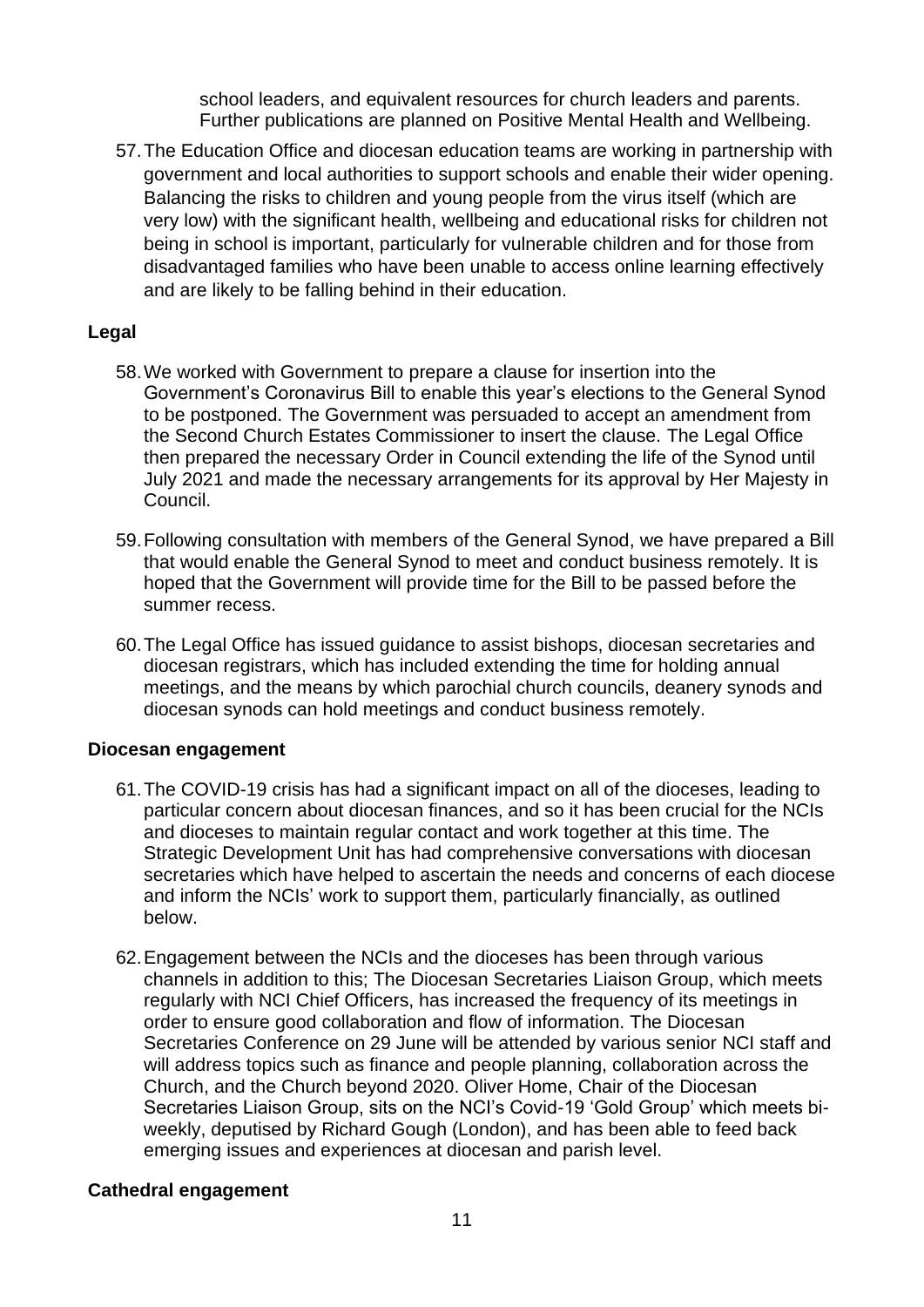- 63.Our cathedrals have inevitably been feeling the effect of the Covid-19 pandemic, some from the beginning of the year when the overseas tourists stopped arriving and the visitor numbers (for the time of year) started to drop significantly. When the UK lockdown started all cathedrals, in line with Church of England guidance, closed their doors, cancelled events and shops and restaurants ceased trading. The only income that remains is the regular and online giving.
- 64.Some cathedrals reported to us that without any help there would be cashflow problems within two to three months. When the Triennium Funding Working Group met to discuss the NCI response to COVID19, there was widespread support for the approach that had been taken to support cathedrals and for the use of the Cathedrals Sustainability Fund (CSF) to provide further financial support interventions as may be deemed most appropriate. The CSF was originally conceived to provide tactical funding for projects intended to boost cathedral income.
- 65.In May the Bishoprics and Cathedrals (B&C) Committee met and committed to immediately make urgent financial support available to those cathedrals most in need (see Financial Impact section). The next stage for the B&C Committee is to review a number of applications for the funding of additional posts to help cathedrals recovery, to review which cathedrals may soon be needing further urgent financial support and also to specifically look at what help can be given to cathedral musicians, to help preserve the Anglican Choral Tradition in our cathedrals.
- 66.Engagement between the cathedrals and the NCIs has been through numerous channels; most notably each cathedral has had at least one individual video conference, but also officers have attended the College of Deans, a weekly CAFA call and AEC meetings too. There have also been three surveys/questionnaires for information on staffing and the financial implications of the current crisis. To keep cathedrals in the central conversations, the Gold Group has included Michael Minta, Head of Bishoprics and Cathedrals and the Very Revd David Hoyle and the Very Revd David Monteith, representing Cathedral Deans.

## **Financial (for further details see GS 2173)**

- 67.In March the Archbishops' Council and Church Commissioners announced a liquidity support package of over £75 million for dioceses and cathedrals. For dioceses this comprised forbearance of up to three months clergy stipends accounts payments and paying all Lowest Income Communities Funding and Transition Funding grants for the rest of 2020 in April rather than monthly as originally planned. These sums totalled up to £50m and £25m respectively. In addition, the Commissioners paid the remaining section 23 grants for 2020, usually paid monthly to the 34 cathedrals receiving such grants, in one lump sum in April, providing a £3m liquidity boost to cathedrals. An additional £1m was paid in section 21 grants which would usually be paid close to the year end.
- 68.In May the Council and Commissioners announced Stage 2 of financial support for dioceses: up to £35m in sustainability funding. The majority of the sustainability funding will be made available in grants to the dioceses in most need, having regard to the resources available to them. This funding will provide short-term financial assistance for dioceses whilst they develop or begin to implement diocesan transformation programmes.